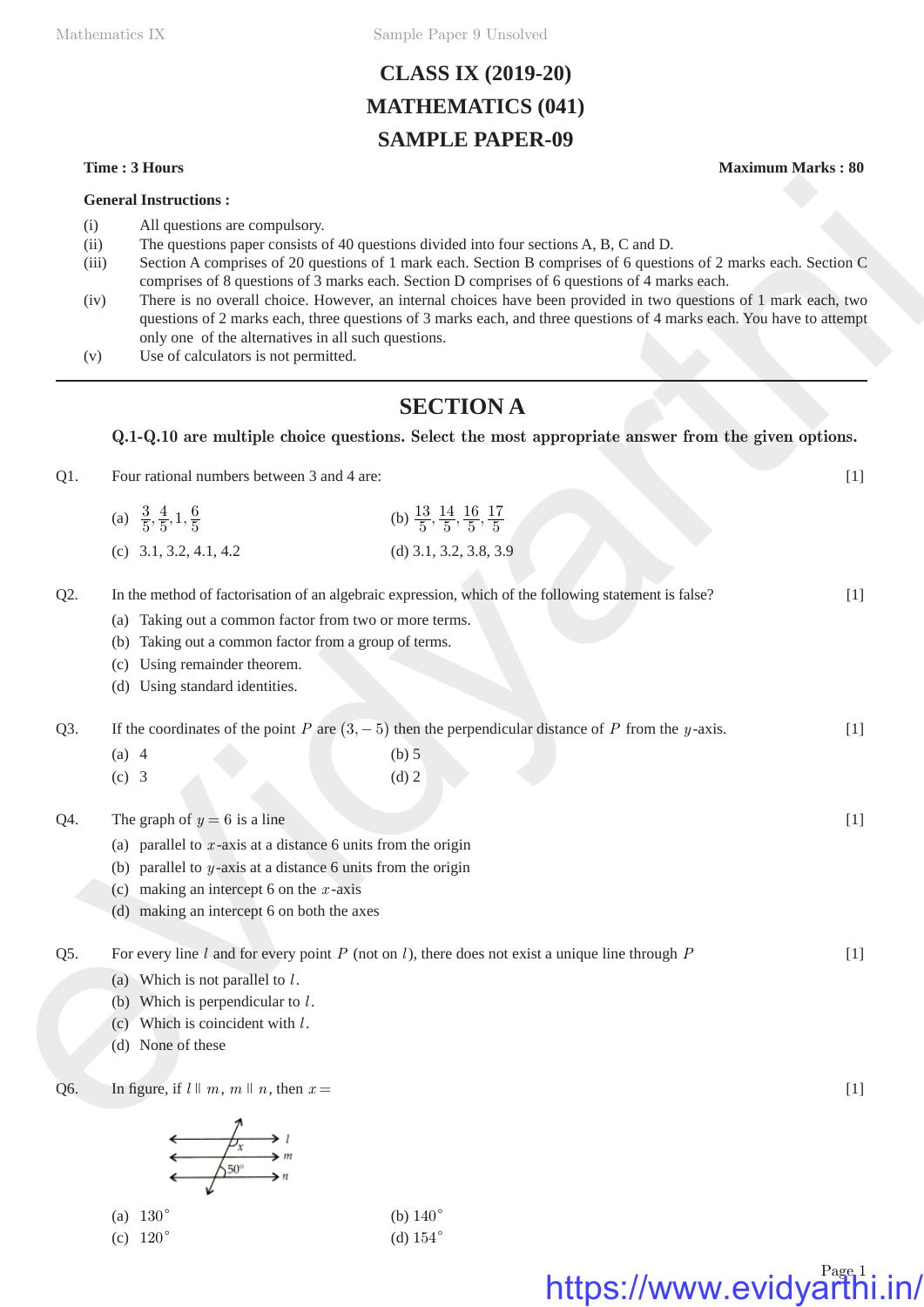## Q7. In the given figure if  $BE = CF$ , then [1]



| (a) $\triangle ABE \cong \triangle ACF$ | (b) $\triangle ABE \cong \triangle AFC$ |
|-----------------------------------------|-----------------------------------------|
| (c) $\triangle ABE \cong \triangle CAF$ | (d) $\Delta AEB \cong \Delta AFC$       |

- Q8. The angles of a quadrilateral are in the ratio 1 : 2 : 3 : 4. The largest angle is [1]
	- (a)  $36^{\circ}$  (b)  $72^{\circ}$
	- (c)  $108^{\circ}$  (d)  $144^{\circ}$
- Q9. Which of the following figures lie on the same base and between the same parallels? [1]



Q10. Diagonals of a cyclic quadrilateral are the diameters of that circle, then quadrilateral is a [1]

**(Q.11-Q.15) Fill in the blanks :**

(a) parallelogram (b) square (c) rectangle (d) trapezium

Q11. The construction of a triangle *ABC*, given that  $BC = 6$  cm,  $\angle B = 45^{\circ}$  is not possible when difference of *AB* and *AC* is equal to .......... cm [1]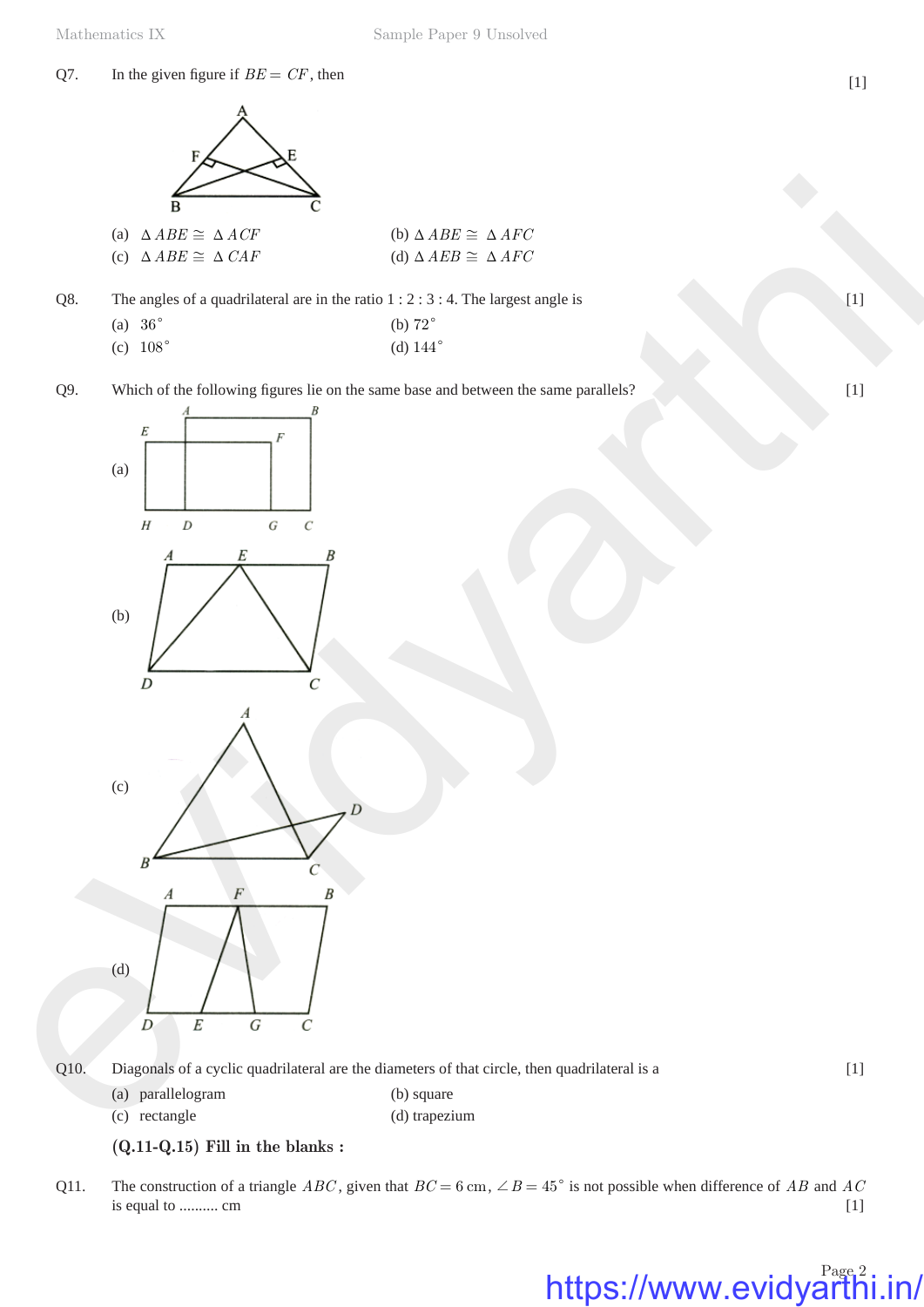| Q12. | If the perimeter of an equilateral triangle is 90 m, then its area is $m^2$ .                                                                                                 | $[1]$ |
|------|-------------------------------------------------------------------------------------------------------------------------------------------------------------------------------|-------|
|      | <b>OR</b>                                                                                                                                                                     |       |
|      | If base of a triangle is doubled then its area will be  times of original area.                                                                                               |       |
| Q13. | Volume of a cylinder is three times the volume of a  on the same base and of the same height.                                                                                 | $[1]$ |
| Q14. | Width of the class-interval is called  of class interval.                                                                                                                     | $[1]$ |
| Q15. | Probability is a measure of                                                                                                                                                   | $[1]$ |
|      | $(Q.16-Q.20)$ Answer the following :                                                                                                                                          |       |
| Q16. | Find a rational number between $-5$ and $-6$ .                                                                                                                                | $[1]$ |
| Q17. | Find the zero of a polynomial $2x + 4$                                                                                                                                        | $[1]$ |
| Q18. | Find the image of point $(-4, 6)$ under origin.                                                                                                                               | $[1]$ |
| Q19. | One side of an equilateral triangle is 4 cm Find its area.                                                                                                                    | $[1]$ |
| Q20. | Is it correct to say that in a histogram, the area of each rectangle is proportional to the class size of the corresponding class<br>interval? If not, correct the statement. | $[1]$ |
|      | <b>SECTION B</b>                                                                                                                                                              |       |
| Q21. | Find the value of x, $2^{7x} \div 2^{2x} = \sqrt[5]{2^{15}}$ .                                                                                                                | $[2]$ |
|      | OR                                                                                                                                                                            |       |
|      | If $x = \frac{\sqrt{3} + \sqrt{2}}{\sqrt{3} - \sqrt{2}}$ , then find the value of $x^2$ .                                                                                     |       |
| Q22. | Write linear equation such that each point on its graph has ordinate 3 times its abscissa.                                                                                    | $[2]$ |
| Q23. | In which quadrant does the given point lie?                                                                                                                                   | $[2]$ |
|      | (i) $A(4,-3)$                                                                                                                                                                 |       |
|      | (ii) $B(-2,5)$                                                                                                                                                                |       |
|      | (iii) $C(-3,-2)$                                                                                                                                                              |       |
|      | (iv) $D(2, 4)$                                                                                                                                                                |       |
| Q24. | In the given figure, find the value of $x$ .                                                                                                                                  | $[2]$ |
|      | А<br>$30^{\circ}$                                                                                                                                                             |       |
|      | $\boldsymbol{M}$<br>$\frac{45^{\circ}}{25^{\circ}}$<br>$20^{\circ}$<br>$\overline{B}$<br>$\mathcal C$<br>$\boldsymbol{D}$                                                     |       |
| Q25. | In a $\triangle ABC$ if $AB = 3$ cm, $AC = 3$ cm and $\angle A = 50^{\circ}$ , then find $\angle B$ .                                                                         | $[2]$ |
|      |                                                                                                                                                                               |       |
|      | $\mathcal{A}_{\wedge}$                                                                                                                                                        |       |

- Q23. In which quadrant does the given point lie ? [2]
	- (i)  $A(4, -3)$
	- (ii) *B* $(-2, 5)$
	- (iii)  $C(-3, -2)$
	- $(iv) D(2, 4)$



 $Q25.$ In a  $\triangle ABC$  if  $AB = 3$  cm,  $AC = 3$  cm and  $\angle A = 50^{\circ}$ , then find  $\angle B$ . [2]

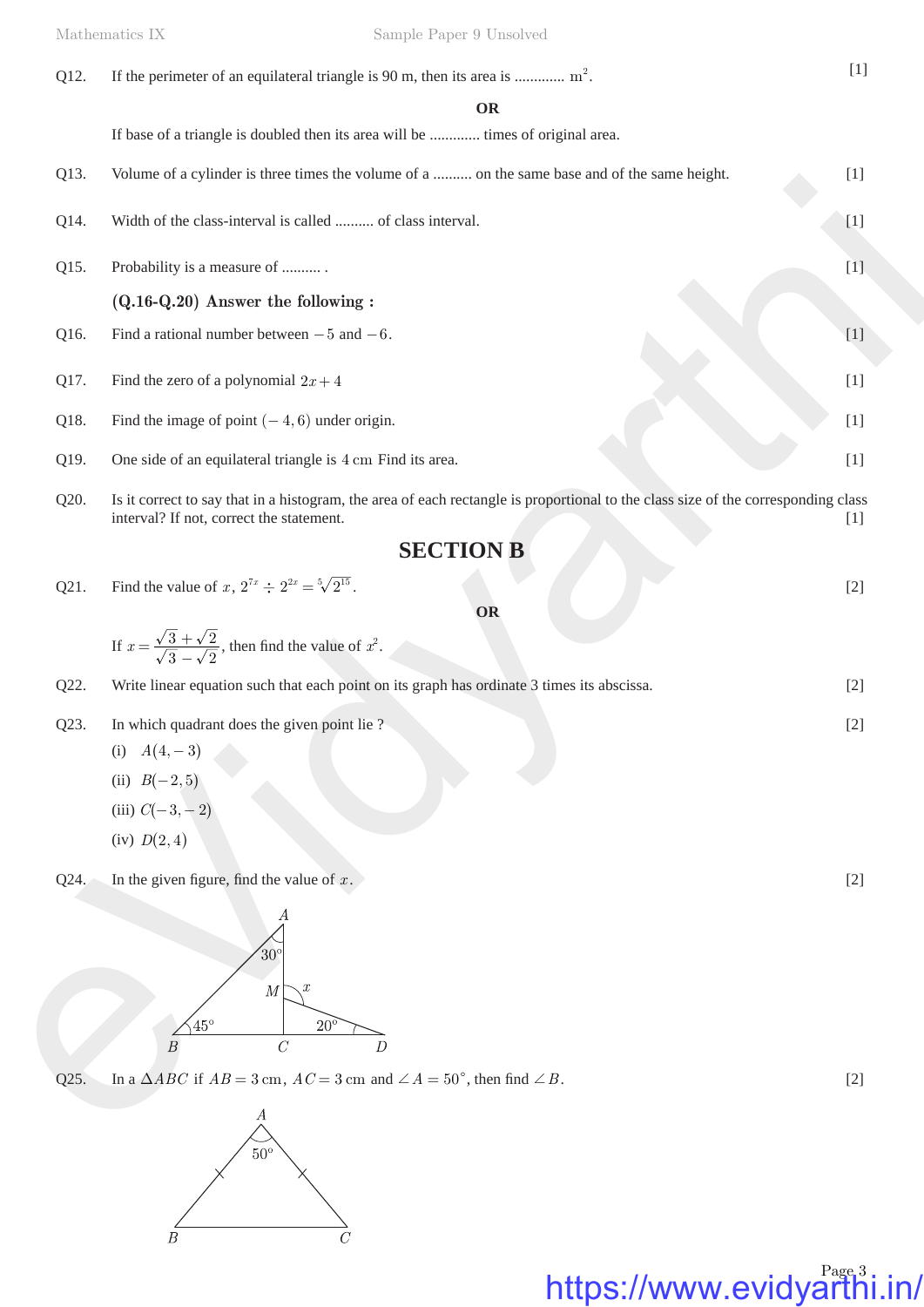**OR**

In a triangle  $ABC$ ,  $\angle B = 45^{\circ}$ ,  $\angle C = 55^{\circ}$  and bisector of  $\angle A$  meets *BC* at a point *D*. Find  $\angle ADB$  and  $\angle ADC$ .



Q26. A cuboidal water tank is 8 m long, 6 m wide and 3 m deep. How many litres of water can it hold ? [2]

#### **OR**

The circumference of the base of a cylindrical vessel is 132 cm and its height is 25 cm. How many litres of water can it hold ?  $(1000 \text{ cm}^3 = 1 l)$ 

## **SECTION C**

Q27. If  $x - y = 5$  and  $xy = 84$ , find the value of  $x^3 - y^3$ . [3]

#### **OR**

If  $2x + 3y = 12$  and  $xy = 6$ , find the value of  $8x^3 + 27y^3$ .

- Q28. If a line is drawn parallel to base of isosceles triangle to intersect its equal sides, then prove that quadrilateral so formed is cyclic. [3] **cyclic**. [3]
- Q29. The perimeter of an isosceles triangle is 32 cm and its base is 12 cm. One of its equal sides forms the diagonal of a parallelogram. Find the area of a parallelogram. [3]

### **OR**

*D* and *E* are the mid-points of *BC* and *AD* respectively of  $\triangle ABC$ . If area of  $\triangle ABC = 20 \text{ cm}^2$ , find area of  $\triangle EBD$ .

Q30. In the given figure,  $DE \mid |BC \text{ and } MF \mid |AB \text{. Find :}$  [3]

(i)  $\angle ADE + \angle MEN$  $(ii) \angle BDE$  $(iii) \angle BLE$ 



Q31. In figure,  $AB = CD$ . Prove that  $BE = DE$  and  $AE = CE$ , where *E* is the point of intersection of *AD* and *BC*. [3]